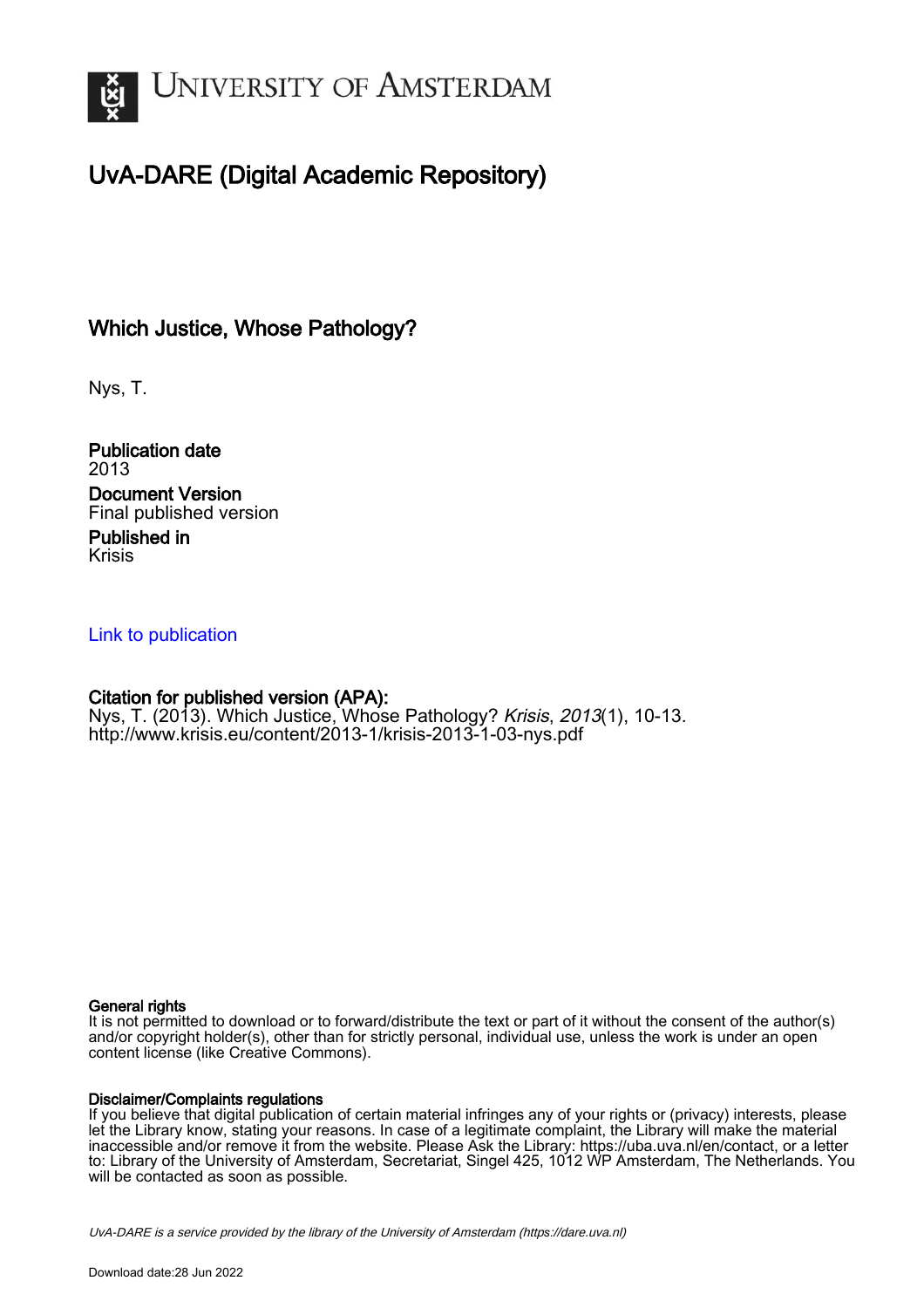## Krisis

Journal for contemporary philosophy

#### THOMAS NYS

#### WHICH JUSTICE, WHOSE PATHOLOGY?

Krisis, 2013, Issue 1 www.krisis.eu

> 'Everything is what it is: liberty is liberty, not equality or fairness or justice or culture, or human happiness or a quiet conscience.' – Isaiah Berlin (2002a: 172)

Axel Honneth's Das Recht der Freitheit is an important book. It has tremendous depth and richness and therefore allows the reader to think about freedom and justice in a nuanced and stratified way. Although impossible to summarize in a nutshell, it explains that these notions are, as I would call it, 'seriously social'. The realization of freedom or justice is based upon, and therefore requires, genuine intersubjective recognition, status-ascription, and a shared value orientation.

In this regard, Honneth offers an innovating critique of negative or 'legal' freedom and, for the purpose of this brief comment, I took it upon myself to provide some critical remarks concerning this part. This proved to be quite difficult because, for a long time, this seemed to me to be one of the most convincing claims of the book. In Honneth's analysis, it is clear that negative freedom is 'not enough', that it is insufficient, that it is only about possible freedom and should therefore be compensated or even overcome by social freedom. Now, although there is very much in these claims that I find convincing, I want to tease out some potential worries by pitting them against a classical proponent of negative freedom. Isaiah Berlin, as is well-known, was not a big fan of Hegel and therefore seems to be the ideal candidate with which to confront a contemporary revival of the Hegelian approach.

Throughout his famous essay Berlin makes a variety of interrelated claims, some of which directly challenge the account given by Honneth. First, freedom, although extremely important, is not the supreme value. Secondly, as such, it can conflict with all kinds of other values, and should sometimes be sacrificed for the sake of these values. Thirdly, to deny this potential conflict is dangerous because it turns freedom into an exercise concept: to be free is then equated with some definitive conception of the good life. Fourthly, and more specifically, freedom  $-$  although it bears certain resemblances to these concepts – should not be equated with 'recognition', with a 'sense of belonging', or the obtaining of a certain identity.<sup>1</sup>

The first claim challenges Honneth's outlook which conceives of freedom as the supreme modern value, the second questions Honneth's rather strong equivocation of freedom and justice. This raises very general worries: does an analysis of freedom really get to the bottom of issues about justice? Aren't we talking about two, no doubt interrelated, but different concepts? Of course, the Hegelian assumption about the manifestation of freedom in ethical life makes it the 'be all and end all' of practical philosophy, but when re-reading Berlin one begins to wonder who has the burden of proof here.

This general worry also takes a more concrete form when we turn to the chapters about legal freedom for, again, the term 'legal freedom' seems to cover up a diversity of values. Shouldn't we make a distinction between rights (and duties, of course) that have to do with freedom, and those that are about economic equality, or cultural recognition? Why insist that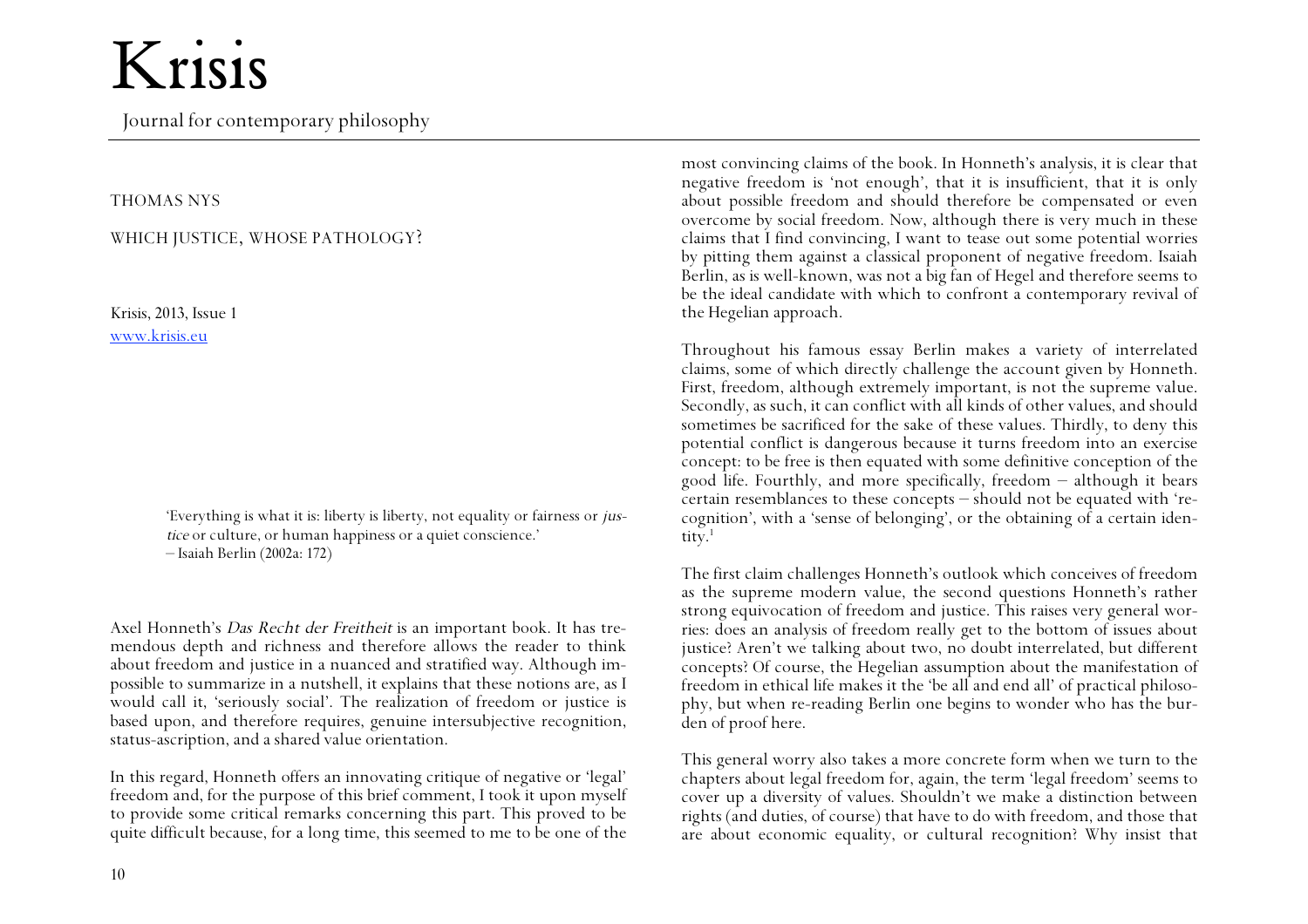# Krisis

Journal for contemporary philosophy Thomas Nys – Which Justice, Whose Pathology?

these matters are all about freedom? Now this may very well be a verbal quibble, but Berlin also suspects a certain danger.

This brings us to the third and fourth challenge. Most importantly, Berlin agrees with Honneth that negative freedom (or its positive alternative, for that matter) is indeed 'not enough', that is, not enough for any good or decent society. And he also agrees that the need for recognition is quintessential. What he rejects, however, is the idea of a monist package deal in which all that is good is subsumed under the banner of freedom (or justice). The danger is the following: 'What is true of the confusion of the two freedoms, or of identifying freedom with its conditions, holds in even greater measure of the stretching of the word "freedom" to include an amalgam of other desirable things – equality, justice, happiness, love, creation and other ends that men seek for their own sakes. The confusion is not merely theoretical error. Those who are obsessed by the truth that negative freedom is worth little without sufficient conditions for its active exercise, or without the satisfaction of other human aspirations, are liable to minimise its importance, to deny it the very title of freedom, to transfer it to something that they regard as more precious, and finally to forget that without it human life, both social and individual, withers away.' (Berlin 2002a: 50).

This is a serious accusation and it is of course absurd to claim that Honneth would support the Totalitarian Menace that Berlin was so worried about. Nevertheless, the danger that is indicated here resonates with a problem that Honneth himself is keen to avoid. That problem is the following: if there is a struggle for (or a dialectic of) recognition, and if recognition is a prerequisite (or even a constituent) for freedom, then it seems that history consolidates *only* the freedom of the victors (Berlin 2002b: 90). Hegel, as such, becomes the apologist, or so it seems, of the status quo; of the idea that what is should be, i.e., the manifestation or expression of human freedom. A similar hiccup might be suspected on the part of Honneth's theory: if freedom is only truly realized or incarnated in institutions, then this would lift the existing institutions beyond the pale of criticism and leave us the job of merely tracing or observing the transition or 'becoming' of freedom through historical struggles.<sup>2</sup>

But this is not Honneth's tack. More precisely, in order to retain a critical potential (and revive Critical Theory's objective), Honneth refers to the notion of a 'social pathology'. He defines this phenomenon as follows: 'We can speak of a "social pathology" in the context of social theory whenever we are dealing with societal developments that lead to a significant impairment of the rational capacities of the members of that society that enable them to participate in essential forms of social cooperation. Whenever, due to societal causes, some or all members of society are no longer in a position to properly understand the meaning of these practices and norms, we can speak of a "social pathology".' (Honneth 2011: 157). In the realm of legal freedom, for example, the pathology consists in this kind freedom becoming the sole reference point, thereby usurping or penetrating the other spheres of justice/freedom. Honneth refers to this phenomenon as a process of 'juridification' (Verrechtlichung; Honneth 2011: 162).

Now, although I understand this critique, I have a distinct and eerie feeling that a certain Berlinian danger lurks beneath the surface. Because whose pathology are we talking about? Is it the individual that *suffers* the disease? Or is the pathology diagnosed by a more competent physician who somehow infers the illness from certain 'symptoms', maybe even without the 'sick' individual being aware that something is amiss? Is it indeed *society* that suffers, on behalf and *in lieu* of its members that claim to be doing okay? Take, for instance, Honneth's example of Kramer vs. Kramer that serves to illustrate a particular pathology. In his discussion, Honneth observes how a right to divorce has led to the phenomenon of 'juridification', a situation in which members of society (i.e., the Kramers) come to see themselves solely as rights-bearers, i.e., as opponents making juridical claims against each other.

Although I understand that such situations are regrettable, and although I acknowledge the phenomenon of juridification, I fail to see how this could be criticized from the perspective of liberty. For one thing, the 'penetration' of the legal sphere into family life is not necessarily to be deplored from Honneth's own perspective on freedom. In Kampf um Anerkennung, he mentions the dynamics of expansion, inclusion and universalization within the legal sphere and interprets it as moral progress, as an increase of freedom and a way to emancipation (Honneth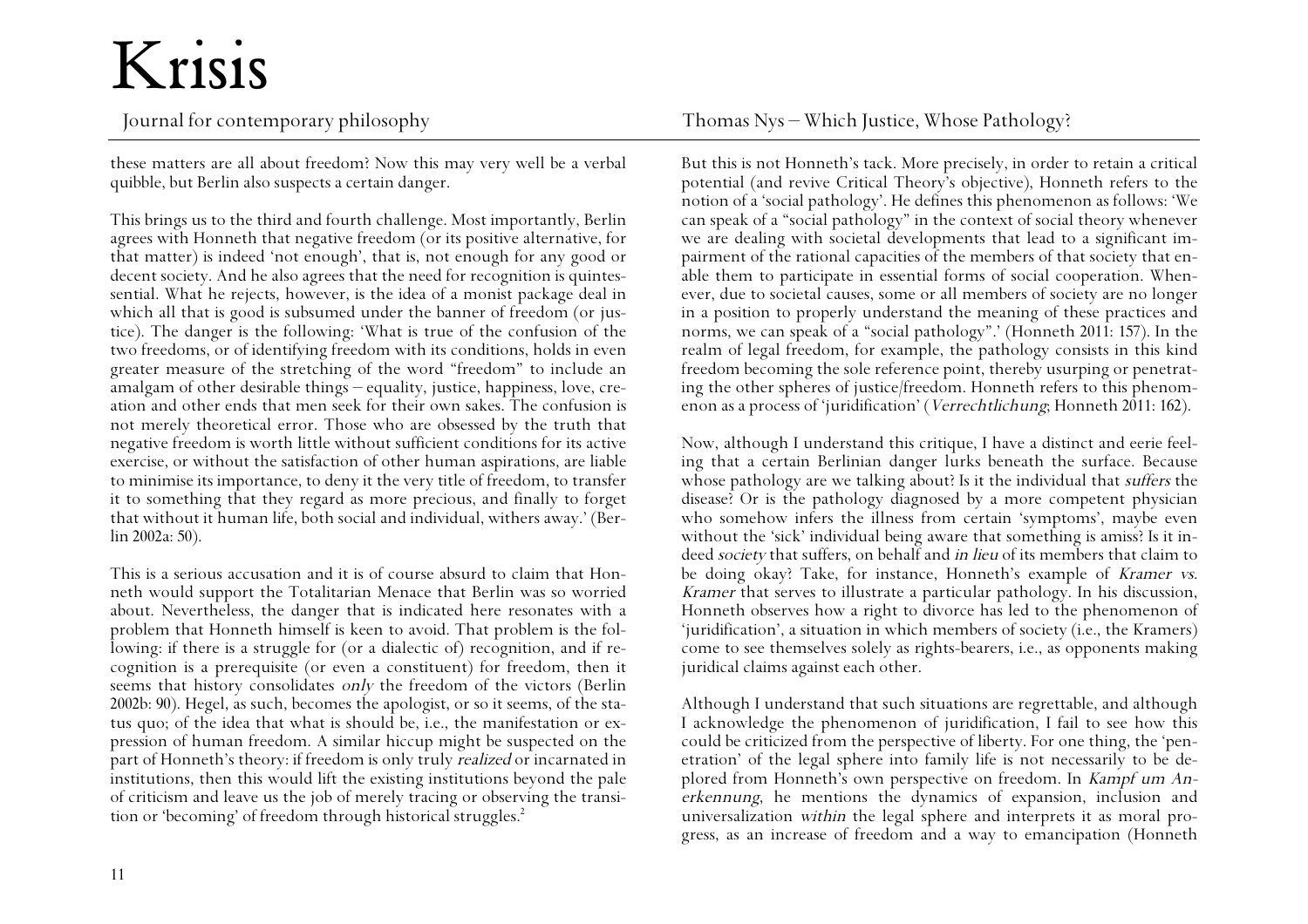# Krisis

1996: 118). Likewise, the right to divorce could easily be interpreted as the upshot of a struggle for emancipation, and as a way to address issues of 'justice within the family' (see also Honneth 2004: 362). But now, with the notion of 'social pathology' at hand, it becomes clear that there might also be a negative side to this development. And again, I agree. It is a pity that people cannot settle their marital disputes by engaging in communicative action, and that they no longer 'talk' but rather 'sue'. But how does this pertain to the freedom of the people involved? How do the Kramers suffer from a social pathology and not just from a broken marriage? This seems to presuppose a form of false consciousness: that they are so much in the grip of legal discourse that they fail to understand the 'proper' meaning of these practices and institutions, even to the extent that their 'rational capacities' are called into doubt, so much so that this process of juridification leads to a distorted self-understanding. Such language tends to trigger my Berlinian alarm bells, for it was of course Berlin who warned forcefully against theories of freedom that claimed to know our True Self, and the way to its liberation…

In fact, this harks back to an issue in Kampf um Anerkennung. Here, freedom was to be understood in terms of a healthy relationship-to-self, which required appropriate recognition for that self (or its status) in different spheres. Now there is a psychological and a socio-ontological interpretation of what exactly such a relationship consists in. On the first interpretation, the litmus-test is whether the individual indeed has  $-$  in a psychological, empirical sense  $-$  sufficient self-trust, self-esteem, and selfrespect. It is obvious that, on this reading, people may indeed suffer from disrespect. On the socio-ontological reading, however, freedom is constituted, not in terms of a psychological effect, but by the appropriate institutions enabling this relationship-to-self. Therefore, one's freedom consists, for example, in being acknowledged, by law, to be a rights-bearer, even if one is unaware of this fact, or does not 'feel' the psychological impact thereof. Neither of these two interpretations is particularly appealing. Either we end up psychologising freedom (see Fraser's remarks in Fraser/Honneth 2003: 201-211), or else we are in danger of fetishizing it (or at least mistake necessary conditions for sufficient ones).<sup>3</sup>

The notion of 'social pathology' seems to give a further critical hook to

Journal for contemporary philosophy Thomas Nys – Which Justice, Whose Pathology?

Honneth's theory. I wonder how both these accounts, the one from Kampf um Anerkennung and the other from Das Recht der Freiheit, are related, but more importantly, I wonder how the latter account would answer a fundamental question which I'd like to raise in closing. That fundamental question is: who is the judge of one's (lack of) freedom? Where do we look to answer this question? This is a question, of course, that is central to Critical Theory in the left-Hegelian tradition: it is the question of 'transcendence in immanence', the 'normative surplus', the identification of the 'pre-political source of social conflict', and so on. It is a difficult, yet central, question that relates directly to the methodology of the book (see Celikates 2012). My concern here, however, is focused on the 'pathology' in terms of legal freedom. I sometimes have the impression that, whereas in Kampf um Anerkennung there is still a link to individual 'suffering', the felt experience of unfreedom and injustice, in the new book this  $\text{link}$  – with the later Hegel as a source of inspiration – is either severed or severely loosened and the question of freedom/justice is being lifted to the super-individual sphere where the level of oxygen is so low that it becomes difficult for 'real' people to discern either freedom or justice.

Thomas Nys is assistant professor of ethics in the Department of Philosophy at the University of Amsterdam. His publications include 'Virtual Ethics', in Ethical Perspectives (2010) and 'Autonomy Under Threat: A Revised Frankfurtian Account', in Philosophical Explorations (2009).

#### References

Berlin, I. (2002a) 'Two Concepts of Liberty', Liberty. Oxford: Oxford UP: 166-217.

Berlin, I. (2002b) Freedom and Its Betrayal. Princeton: Princeton UP.

Celikates, R. (2012): 'Review of Das Recht der Freiheit'.